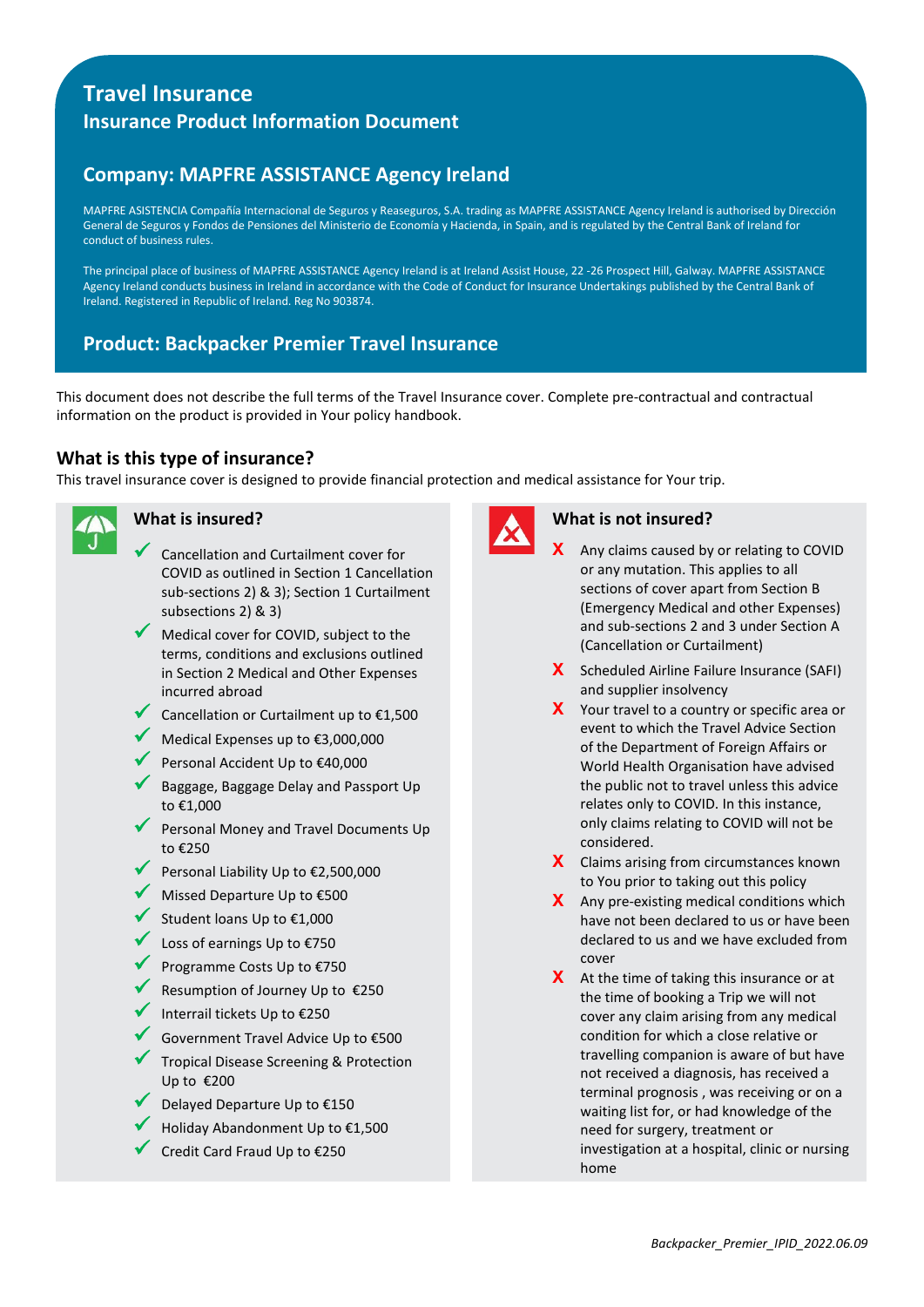Overseas Legal Expenses and Assistance Up to €10,000

#### Optional Covers

Wintersports Up to €400

**X** Any claim arising from Your self-exposure to needless peril (except in an attempt to save human life)



## **Are there any restrictions on cover?**

- **!** Each section has a maximum sum insured which we will pay up to, per insured person, per Trip
- **!** Excess Under most sections of this policy You have to pay the first part of any claim. This is called excess and will apply to each person claiming and to each incident & to each section of the policy You claim under
- **!** You will not be covered for any losses or costs relating to COVID that arise within 14 days of the date you purchased this insurance, except where the insurance is bought within 48 hours of booking the trip.
- **!** This cover entitles you to a maximum of two return visits to your home before your intended return date (as specified on your validation certificate) for up to a maximum duration of 21 days excluding any return for which a claim is being made as a result of Emergency Medical, Repatriation or Curtailment. Cover is suspended from the time you arrive at your departure point to your home and starts again when you exit the airport at your overseas destination. During this period no cover is provided by the cover



### **Where am I covered?**

You will be covered for any country or region You have selected when buying this insurance



### **What are my obligations?**

- Prior to start date of the contract you must provide the Insurer with honest, accurate & complete information
- Undergo a medical screening if you wish to be covered for pre-existing medical conditions
- You must take all reasonable care to protect yourself and your belongings
- In the event of your bodily injury or illness which may lead to in-patient hospital treatment or incur expenses over €500 or before any arrangements are made to extend your trip or any arrangements are made for repatriation or in the event of curtailment necessitating your early return to your home area you must contact the Emergency Assistance Service on +353 91 560 637



#### **When and how do I pay?**

At the point of purchase either by credit or debit card



#### **When does the cover start and end?**

The period of the trip and terminating upon its completion, but not in any case exceeding the period shown in the validation certificate. Cancellation cover starts from the date of purchase and ceases on departure of Your trip.